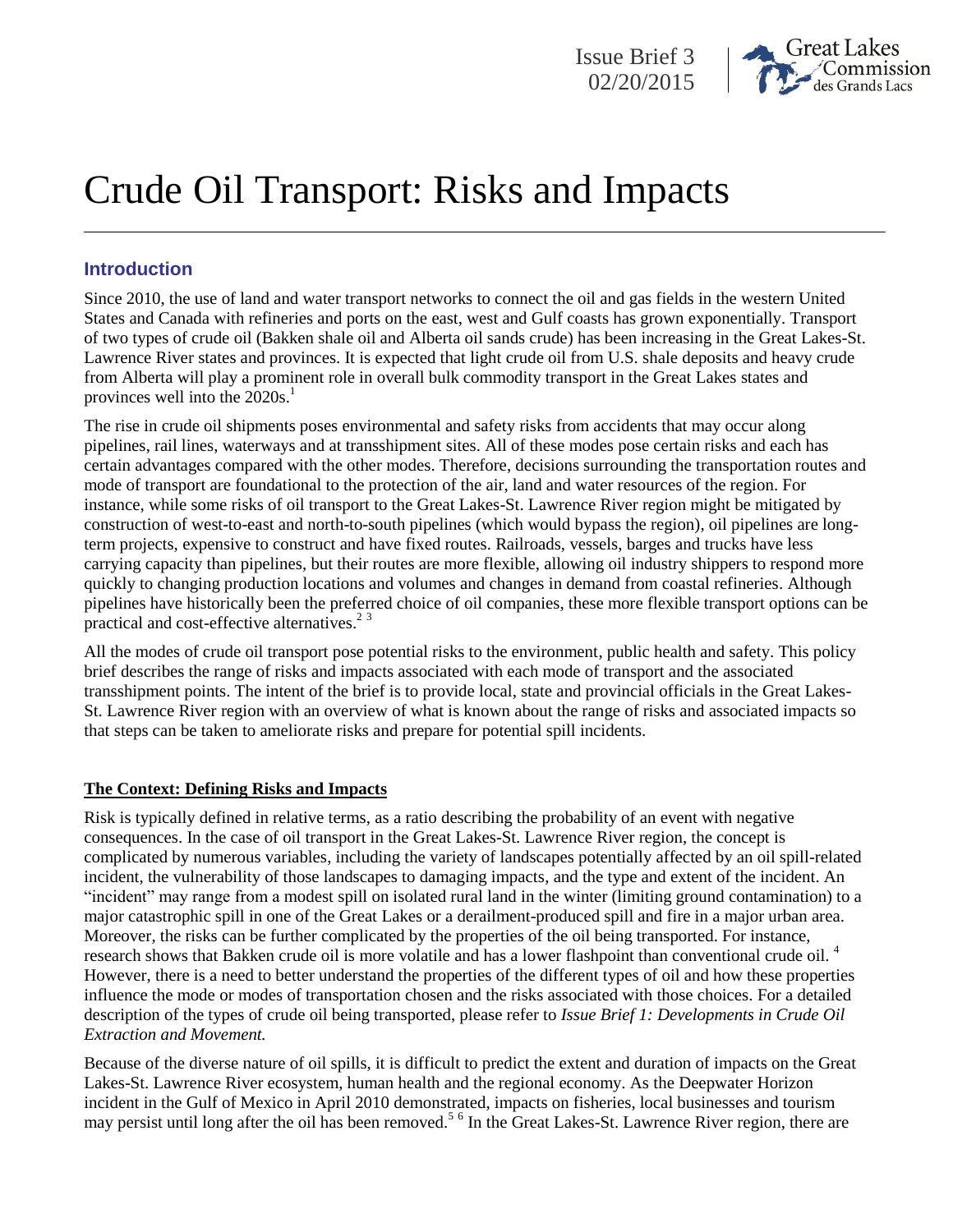more than 43 million people – approximately 8 percent of the U.S. population and 50 percent of the Canadian population – who depend on the Great Lakes and the St. Lawrence River for their drinking water supply.<sup>7</sup> Industries such as agriculture, tourism, and sport and commercial fishing are potentially at risk from impacts if an oil spill were to occur. In addition, manufacturing industries in the region rely both on oil for their operations and water for their industrial processes and could be impacted by oil spills.<sup>8</sup> Moreover, the region is home to pristine natural environments and ecologically sensitive areas and the Great Lakes, along with the St. Lawrence River, are central to the physical and cultural heritage of North America. A spill in such an important and sensitive region can have far-reaching consequences, including both the damage done by the oil itself and the impact of intensive cleanup efforts, which can compound the environmental impacts in ecologically sensitive areas.

All modes of crude oil transport have advantages and disadvantages based on a range of operational, economic and environmental factors and considerations. If states and provinces are to respond effectively to reduce risks and prepare for potential accidents, public officials need to understand the risks associated with each mode and their potential impacts on the environment in order to protect the health and safety of communities. The following section will discuss the special risks of crude oil spills for each mode of transportation and the impacts with respect to the Great Lakes-St. Lawrence River region. For details on advantages and disadvantages of each mode of transport on the region, please refer to *Issue Brief 2: Advantages, Disadvantages, and Economic Benefits Associated with Crude Oil Transportation.* 

# **Associated Risks**

## **Pipelines**

The U.S. and Canadian pipeline infrastructure has been a component of domestic and international transportation of oil for more than a century. The 44,117 mile network of Canadian crude oil pipelines, regulated by the National Energy Board (NEB), stretches from Vancouver, British Columbia, into the Great Lakes-St. Lawrence River region as far as Montreal, Québec.<sup>9</sup> The Canadian pipelines are highly integrated with the U.S. crude oil pipeline infrastructure, which spans more than 57,348 miles including a portion of all of the Great Lakes states.<sup>10</sup> Within the Great Lakes-St. Lawrence River region, active crude oil pipelines extend over 9,122 miles.<sup>11 12</sup> Studies show that pipelines have a lower spill incident and fatality rate per billion ton-miles of oil transported when compared with other modes of transport. However, a pipeline oil spill, when one occurs, can have severe and long lasting impacts on public health, the environment and regional economy.<sup>13</sup>

The age and quality of the pipeline infrastructure are important factors in assessing oil spill risk from this mode in the Great Lakes-St. Lawrence River region. According to the U.S. Department of Transportation's (DOT) Pipeline and Hazardous Material Safety Administration (PHMSA) Office of Pipeline Safety, much of the pipeline infrastructure has been in place for decades.<sup>14</sup> In the Great Lakes states, 55 percent of the pipelines were installed prior to 1970.<sup>15</sup> In the Canadian provinces, the NEB statistics from July 2011 show that approximately 48 percent of Canadian pipelines carrying hazardous liquids were installed more than 30 years ago.<sup>16</sup> Additionally, incident data collected by PHMSA show that the most common cause of spill incidents involving pipelines is pipeline infrastructure failure.<sup>17</sup>

The pipeline safety statistics from 2000-09 show 411 spill incidents from Canadian pipelines and 3,318 spill incidents from U.S. pipelines.<sup>18</sup> Within the eight Great Lakes states, 559 hazardous liquid spill incidents occurred between 2004-2010, resulting in property damages of over \$1.1 billion.<sup>19</sup> Although data from Canada's NEB and the U.S. DOT show that pipelines result in fewer oil spill incidents and personal injuries than road and rail, this is a high-volume transmission mode and large spills in the recent past have demonstrated that the cumulative impact of a spill on the environment, economy and human health can be serious.

**Pipeline Integrity**: Over time the quality of pipeline performance declines due to structural degradation, cracks caused by corrosion, defective welding or incidental damage from third-party activities. The Enbridge pipeline spill near Marshall, Mich., on July 25, 2010, for example, was caused in part by a structural failure in a section of pipeline where cracks had formed due to corrosion and then coalesced to the point where the pipeline ruptured.<sup>20</sup>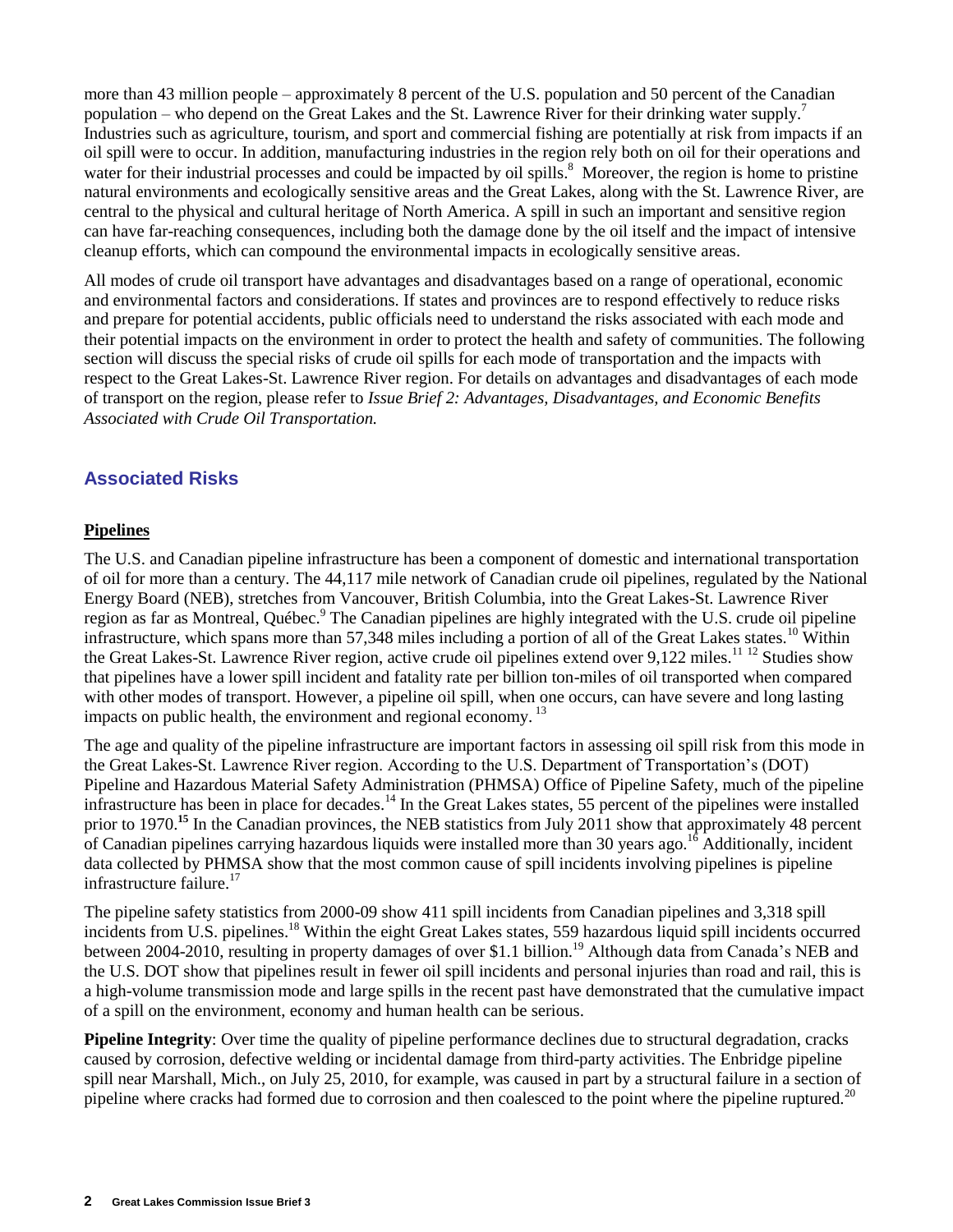**Natural Hazards and Extreme Weather Conditions**: Pipelines in the Great Lakes-St. Lawrence River region traverse diverse geographic areas and are subject to damage from the freeze-thaw cycle, ice, floods, subsidence, and shoreline and lakebed erosion. These potential damages to pipeline infrastructure may contribute to increased risks of a pipeline spill. Outdated information about potential hazards can also lead to increased risk. For example, flood maps and information provided by FEMA's Flood Insurance Rate Maps often date back to the 1970s.<sup>21</sup> Outdated information such as this can lead to increased risk in the event of a spill and also creates uncertainties regarding the effects of proposed pipeline infrastructure expansion.

**Monitoring**: Studies show that more efficient external sensors would improve the performance of current sensors, which some reports indicate have detected only five percent of pipeline spills in the United States in the last 10 years.<sup>22</sup> However, the existing regulatory framework has yet to require improved monitoring standards. Moreover, U.S. pipeline regulations do not require pipeline companies to publicly disclose what type of oil is transported, which would aid state and provincial officials in preparing for spills. Sporadic monitoring lapses and the inability to provide up-to-date data may exacerbate the risks from pipeline spills. While studies show that upgrading pipeline infrastructure with automatic shut-off valves can reduce potential risks, the current regulations do not require such upgrades.<sup>23 24</sup> Pipeline companies may discourage the installation of remote shut-off systems due to installation costs.<sup>25</sup>

**Location and Environment**: Pipelines run through diverse ecological areas that may be home to endangered species and are sensitive to environmental degradation. Spill response planning resources developed by the U.S. Environmental Protection Agency (U.S. EPA) identify many areas of great ecological sensitivity throughout the U.S. Spill response atlases developed by Environment Canada show sensitive shoreline areas throughout the Canadian Great Lakes and St. Lawrence River. Location itself can be an important risk factor since there is a risk of delayed emergency response in remote areas. Both of these conditions must be considered when evaluating the potential risks of pipeline spills.

**Human Error**: Pipelines require regular maintenance inspections and constant monitoring during operation. Accidents may result from undetected structural or mechanical failures and made worse by insufficient or delayed monitoring. For example, the initial rupture of the Enbridge pipeline near Marshall, Mich. in 2010 was largely due to the physical condition of the pipeline, but the volume of crude oil released was at least partially the result of deficient integrity management procedures and inadequate training of control center personnel.<sup>26</sup>

## **Ships and Barges**

About 70 percent of the oil sands crude currently being extracted in Alberta, Canada is sent to refineries in the United States.<sup>27</sup> The rise in production of Alberta oil sands increased the total quantity of oil transported to refineries in the United States by 53 percent between 2011 and 2012.<sup>28</sup> On the St. Lawrence River, crude oil has been imported for decades as a raw material for refineries in Montreal and Québec. Since September 2014, heavy oil sands crude is being exported via the river as well. Although crude oil is not currently transported on the Great Lakes, it has long been moved by barge to Midwestern and East Coast refineries via such inland waterways as the Mississippi, Ohio and Hudson rivers. In places such as Hennepin, Ill., and Albany, N.Y., barges are used to transport small quantities of crude oil as an alternative to rail transport.<sup>29</sup> Studies show that ships and barges pose fewer risks in transporting hazardous liquids than trains and trucks, and have economic advantages over these modes of transport, as well.<sup>30,31,32</sup> Given these advantages of transportation by vessel and the proximity of several oil refineries to major ports in the region, the Great Lakes-St. Lawrence Seaway deep-draft navigation system has predictably been receiving increased scrutiny as a potential routing alternative. In the absence of crude oil shipments on the Great Lakes, an analysis of spill data from commercial vessels transporting other hazardous liquids on the Great Lakes could provide some insight into the risk of a crude oil spill. But it should be noted that an oil spill in open water or inland-restricted waters, particularly involving oil sands crude oil, poses a much greater array of risks, including potential long-lasting impacts on the environment and the economy.<sup>33</sup>

**Severe Weather:** Weather conditions, especially on open waters, are a much greater risk factor for water transportation than for truck, rail or pipeline. Severe weather on the Great Lakes-St. Lawrence River system, in the form of high winds and waves, ice and reduced visibility – particularly when combined with equipment failure and/or human error – can substantially increase the risk of catastrophic events. Even with access to several high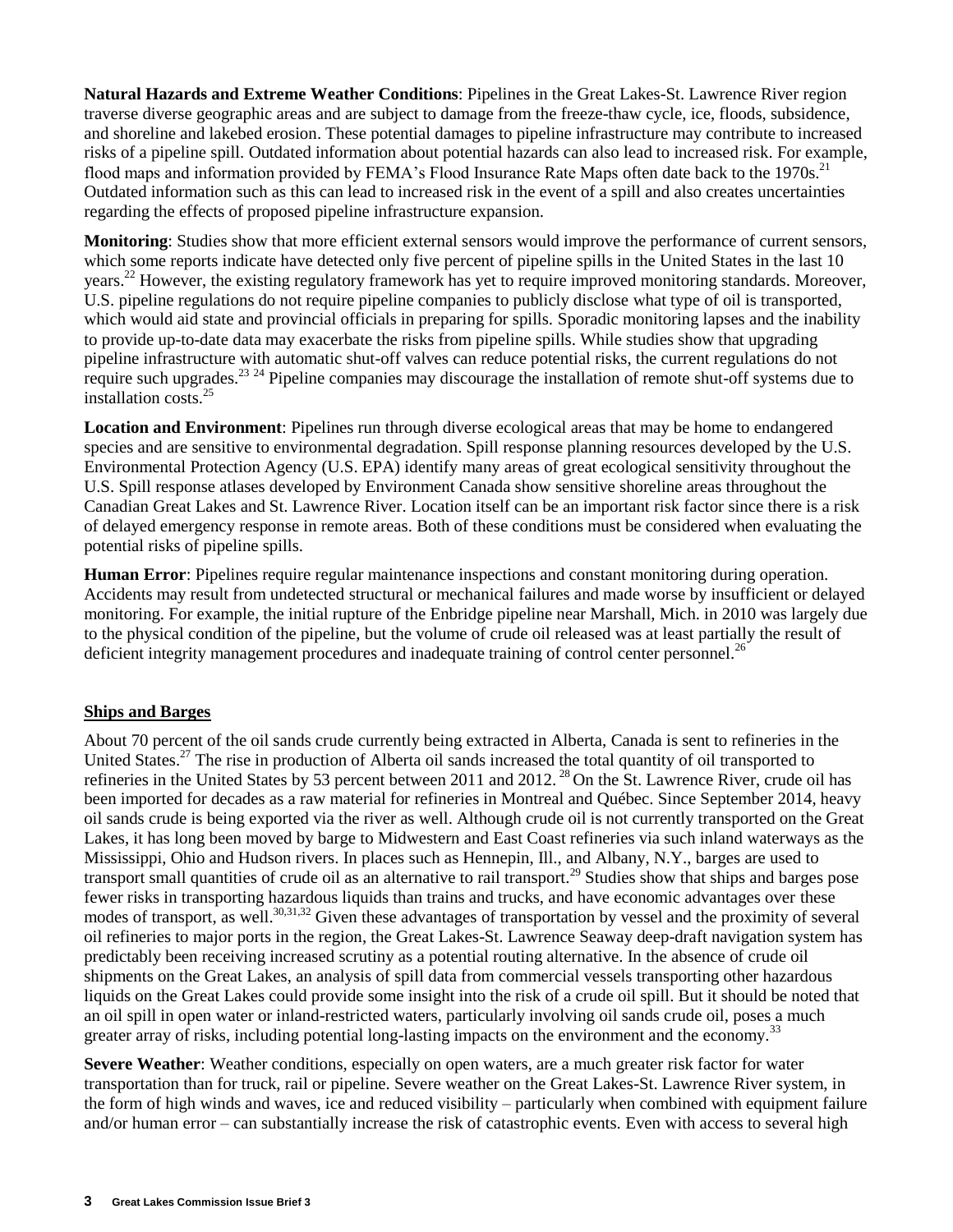end weather forecasting tools and services, changing weather and extreme weather events can increase the risk of an accident and should not be ignored.

**Spill Response Challenges in Streams, Rivers and Connecting Channels**: Many of the refineries, oil storage facilities and ports in the region lie along the connecting channels and major tributaries of Great Lakes and the St. Lawrence River.<sup>34</sup> If a spill were to occur in these areas, there is a risk of spreading into adjacent waterways, which can complicate the response. A good example is the 2010 Enbridge spill. The original source was located alongside a small creek, but the oil ended up flowing down the creek to reach the Kalamazoo River and traveled some 30 miles downstream before it was contained. In the Lac-Mégantic spill, oil travelled from the derailment site in the village to Lac Mégantic itself and ultimately reached the Chaudière River, a tributary of the St. Lawrence River.

**Human Factors**: There is also greater responsibility placed on a single human operator for ship and barge operations than in surface transportation modes. While commercial shipping lanes linking cargo ports on the Great Lakes are well-established in open waters and tightly regulated in restricted and high-traffic areas, ultimate navigation routing decisions and ship handling maneuvers are still controlled by the vessel master on U.S. and Canadian flag vessels, or by a licensed pilot on foreign flag vessels operating in the Great Lakes via the St. Lawrence Seaway. There are portions of the St. Lawrence River that are very narrow and even the best pilots can make mistakes resulting in a spill.

**Collisions, Allisions and Groundings:** A barge or tanker ship containing crude oil can suffer severe structural damage and spill cargo as the result of a collision with another ship, an allision with a fixed structure such as a seawall, pier or bridge, or a grounding. The latest regulations by Transport Canada require all tankers, small and large, to be double-hulled by 2015.<sup>35</sup> Similarly, under the U.S. Oil Pollution Act (OPA) of 1990, double-hulled tankers will replace the double-bottom and double-side vessels by 2015.<sup>36</sup> For more details on OPA's legal framework, please refer to *Issue Brief 4: Regulations, Policies and Programs Governing Transport of Crude Oil.* Depending on the type of oil in the vessel, the impact resulting from a collision, allision or grounding may cause fire and a risk of explosion. $37$ 

## **Railroad Transport**

According to the Association of American Railroads, 434,000 carloads of crude oil moved by rail across the U.S. in 2013, roughly 45 times the amount shipped in 2008, with the volumes expected to continue to rise.<sup>38</sup> The immense increase in the volume of oil shipped by rail is due to the rail industry's ability to quickly respond to increased production in the oil fields by modifying routes, adding cars and scheduling additional trains. However, the increased volume of rail transport has also led to a rise in oil spill incidents involving trains. Rail has historically been a safe and efficient way for suppliers to transport oil. Over the period 1996-2007, railroads statistically spilled less crude oil per ton-mile than either trucks or pipelines. However, in 2013 alone, the total volume of oil spilled by rail was more than the combined total from 1975-2012.<sup>3940</sup> Recent disastrous events – Lac-Mégantic, Québec (July 6, 2013); Casselton, N.D. (December 30, 2013); Aliceville, Ala. (November 7, 2013); and Lynchburg, Va. (April 30, 2014) – coupled with projections of the continued growth in volume of oil transported by rail have elevated the importance of understanding the safety and environmental risks associated with this mode.<sup>41</sup> Owing to the increasing number of incidents, rail transportation of crude oil has been receiving more public and regulatory scrutiny in the United States and Canada. Please refer to Issue Brief 4 for more details on the regulatory changes that have been made in the past year.

**Infrastructure**: Studies of Federal Railroad Administration (FRA) data show that 60 percent of freight train accidents are caused by derailments.<sup>42</sup> The major causes of derailments are broken rails or welds, buckled track, obstructions, and main-line brake operation. <sup>43</sup> Other factors include train speed, weather conditions and human error

**Tank Car Design**: The Class 111 tank car is most frequently used to ship crude oil in the U.S. and Canada. Several problems have been identified with this tank car model. These tank cars are prone to structural failure and rupture upon impact. Studies from the Transportation Safety Board (TSB – Canada) and the National Transportation Safety Board (NTSB – United States) show that the Class 111 car's wall thickness (7/16 inch) may not be sufficient to withstand impact during an accident.<sup>44</sup> The top-fittings, used for loading content, may burst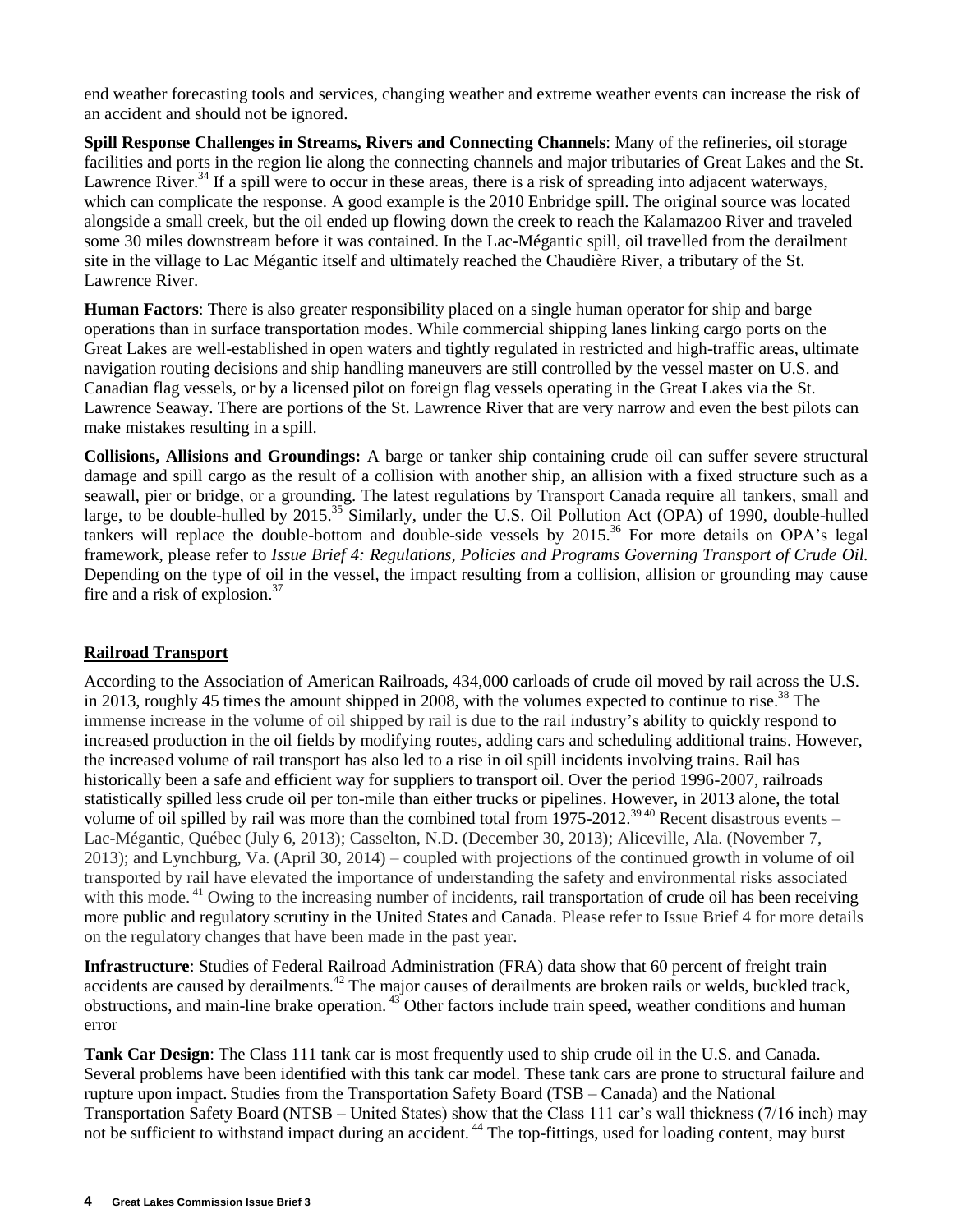open in a derailment or rollover. The head shields at the front of the cars are prone to puncture in a collision. The three bottom valves, facilitating quick unloading at the terminals, can break on impact and release oil. Out of the 63 oil-filled tanker cars that derailed in Lac-Mégantic, 60 cars (95%) spilled oil due to tank car damage – puncture of shell and front/rear heads were identified as the major structural points of failure.<sup>45</sup>

**Mixed and Unit Trains**: Mixed trains carry various types of cargo to and from multiple destinations. The combination of cars and cargos varies depending upon demand and may change. Unit trains are high-volume trains carrying one commodity from a single point of origin to a single destination. Unit trains carrying crude oil may contain as many as 120 to 140 tank cars and be over a mile long. Oil carried in unit trains poses risks because of the volume involved and because a derailment may result in fire and explosion that can spread to coupled tank cars. Mixed trains may carry a smaller volume of oil, but they, too, come with risks. Tank cars can be used to carry a variety of liquids, including hazardous materials other than oil; information about the commodity carried in any given tank car may be incomplete, leaving responders uncertain about appropriate response protocols in the event of an accident; and operators change the sequencing of cars during the rail journey based on the car's destination and other loads that are picked up.<sup>46,47</sup>

**Regulatory**: In the U.S., regulations require that railroads have either a 'basic' response plan or a more 'comprehensive' response plan, depending on the capacity of individual rail cars transporting the oil. In 1996 the Federal Railroad Administration (FRA) set the threshold differentiating the response plans at 1,000 barrels. This means that the more stringent requirements applied to comprehensive response plans do not apply to Class 111 tank cars, which carry around 700 barrels.<sup>48</sup> Mixed trains may haul sets of several Class 111 tank cars and unit trains usually contain more than 100 of them, but under existing regulations, operators of either type of train, regardless of the volume of oil being carried, are not required to develop and implement comprehensive response plans.

**Human Capital Planning**: In the quickly changing scenario of oil transportation, agencies at all levels might find it difficult to recruit, train and allocate employees to meet regulatory and inspection needs created by dramatically increased volumes of crude oil being transported. The FRA is facing strategic human capital planning challenges to cope with increased traffic flow, new technologies and new regulations – a risk factor that is actually applicable to regulatory agencies for all the modes of transport listed in this issue brief.<sup>49</sup> States are also facing challenges regarding inspection capacity. Some states, like New York, have started to hire additional inspectors, <sup>50</sup> but this process can be difficult because of lack of funding and lack of qualified candidates.

**Crossings**: Unmonitored crossing points are special risk zones where accidents with automobiles, vans, trucks and buses can increase the risk of an oil spill or explosion. With the advent of unit trains, which are frequently over a mile in length, automobile drivers may be tempted to run through closed crossings. Monitoring of crossings, including illegal trespassing, and installation of proper infrastructure are the responsibility of local law enforcement officials who do not always have the manpower to monitor crossings in densely trafficked urban areas. For example, an accident between a truck and an empty oil tanker in West Nyack, NY, in December 2013, that led to a fire and explosion took place at a location where there was a lack of infrastructure (safety gate system) and lack of monitoring.<sup>51</sup>

**Train Assembly**: Research shows that improperly assembled trains are more susceptible to derailment.<sup>52</sup> The distribution of cars that are empty or loaded and the length of the train affects its ability to negotiate track routes while subjected to 'stretching' and 'compressive' forces and may result in derailment. In addition to train assembly, other factors like track grades and turning radius affect train maneuverability, which may result in derailment.

## **Tanker Trucks**

Tanker trucks provide flexibility, linking extraction sites and refineries to pipelines and rail terminals. Unlike other modes of transport, trucks are primarily used to transport oil for relatively short distances because long distance transport by truck is not ordinarily an economical option.<sup>53</sup> Although trucks transport only a small percentage of the oil being moved in the U.S. and Canada overall and an even smaller percentage in the Great Lakes-St. Lawrence River region, there has been a recent increase in truck oil shipments, which may be a cause of concern. Shipments of oil by truck from shale formations in North Dakota and oil sands in Canada to U.S.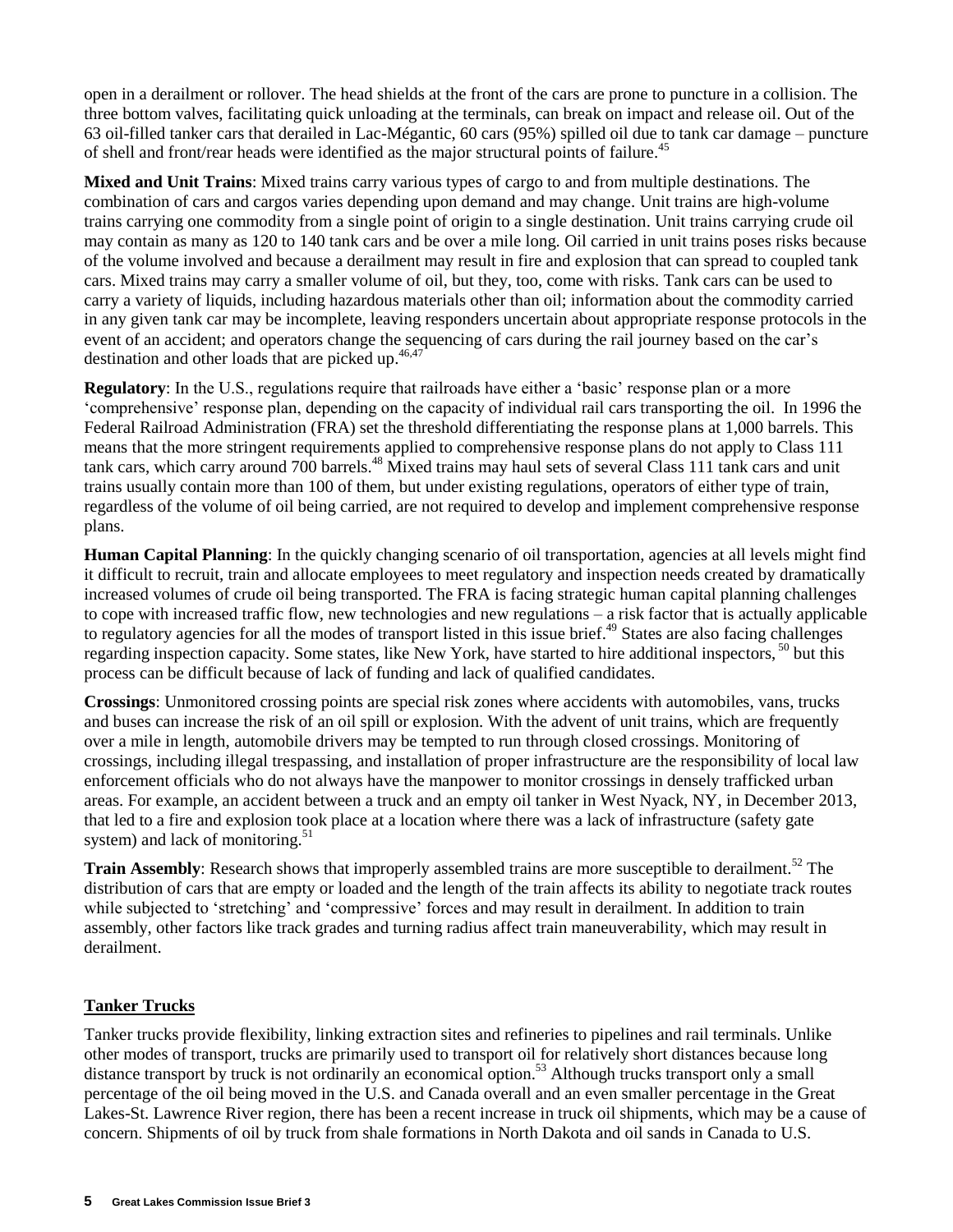refineries increased by 38 percent between 2011 and 2012.<sup>54</sup> The existing studies on truck transport indicate that trucks are not a favored mode of transport due to high incident rates per billion ton-miles when compared to rail, ship/barge and pipeline.<sup>55</sup> <sup>56</sup>However, the rise in production may change transportation trends.

**Infrastructure**: Since trucks are often used to transport oil to and from railway transshipment facilities and pipelines, poorly maintained and monitored infrastructure at delivery points and fuel loading terminals could contribute to accidents, including fire and explosion.<sup>57</sup>

**Regulatory**: A significant risk emerges from lack of information. For example, the U.S. DOT does not track the total number of cargo tank trucks operating within the United States.<sup>58</sup>

**En route collision**: As compared to other modes of transport, tanker trucks operate in close proximity to the general public and share the same infrastructure (i.e., highways, roads, neighborhoods). Trucks can also operate in densely populated areas. This increases the risk of accidents, including collisions and accidents at crossings. Collisions may involve multiple vehicles and can occur at high speeds, which may increase the risk of fire and explosion.<sup>59</sup>

**Truck Design**: Tanker trucks are typically loaded through bottom lines, which do not drain completely into the tank because they are at the lowest point on the container. The structurally fragile bottom lines can contain more than 50 gallons of the oil, referred to as 'wetlines,' and may contribute to an event leading to fire and explosion.<sup>60</sup>

## **Transshipment Facilities**

The rise in crude oil production from United States and Canada is changing the ways in which oil is moved in both countries and the geography of oil transport lines, networks and nodes. Transshipment facilities are being expanded in some instances and new ones are being planned and created. These include truck transfer sites at the point of extraction to connect with pipelines; loading and off-loading sites at rail spurs and in rail yards; and transfer and storage sites along pipelines and at refineries and ports. The Port of Superior, Wisconsin, is facing this situation.<sup>61</sup>A proposal to facilitate the transport of crude oil on Lake Superior was recently put on hold. There are also proposals for new facilities such as the one being considered in Cacouna, Québec, which are also a outcome of this increase in production.<sup>62</sup>

While some Great Lakes-St. Lawrence River transshipment facilities are becoming more important because of their proximity to booming oil fields or have other geographic advantages, some transshipment facilities are less economically viable because they are linked to older and now declining sources of oil. This is an inherent problem of the boom-bust cycle of resource extraction-based economies. To cope with uncertainties, oil companies use multiple modes of transport to link key production sites and refineries. They also utilize makeshift facilities, as is happening in North Dakota, to provide immediate services. These temporary facilities are likely to create more risks than those that have been planned carefully and fully vetted by regulators.<sup>63</sup>

As Bakken shale oil production and Alberta oil sands production intensify, so may the transshipment and transloading infrastructure in the Great Lakes-St. Lawrence River states and provinces. In the Great Lakes states, recent information suggests that Canadian Pacific railway has five crude oil trans-loading facilities and the BNSF railway has nine.<sup>64 65</sup> These could potentially increase their operating capacity to meet the rising demand of crude oil transportation. Any receiving facilities for crude oil on the Great Lakes would have to be new, purpose-built installations, presumably at major deep-draft ports near existing refineries in the region, since there is no current shipment of crude oil on the Great Lakes. On the St. Lawrence, there are already terminals in Montreal and Québec city, but there are plans to build new ones along the river. Smaller inland ports may also pose indirect risks to the Great Lakes, should they choose to ship oil as a commodity. The port at Wood River, Ill., for example, off-loads 40,000 barrels per day of heavy Canadian crude from pipelines onto barges, which creates the risk of a spill incident. <sup>66</sup>

The existing literature on crude oil transportation focuses almost exclusively on the modes of transportation and overlooks the substantial risks of transshipment points in the United States and Canada. A comprehensive understanding of risks and impacts of transshipment ports can help to manage these critical points and reduce the possibility of catastrophic accidents.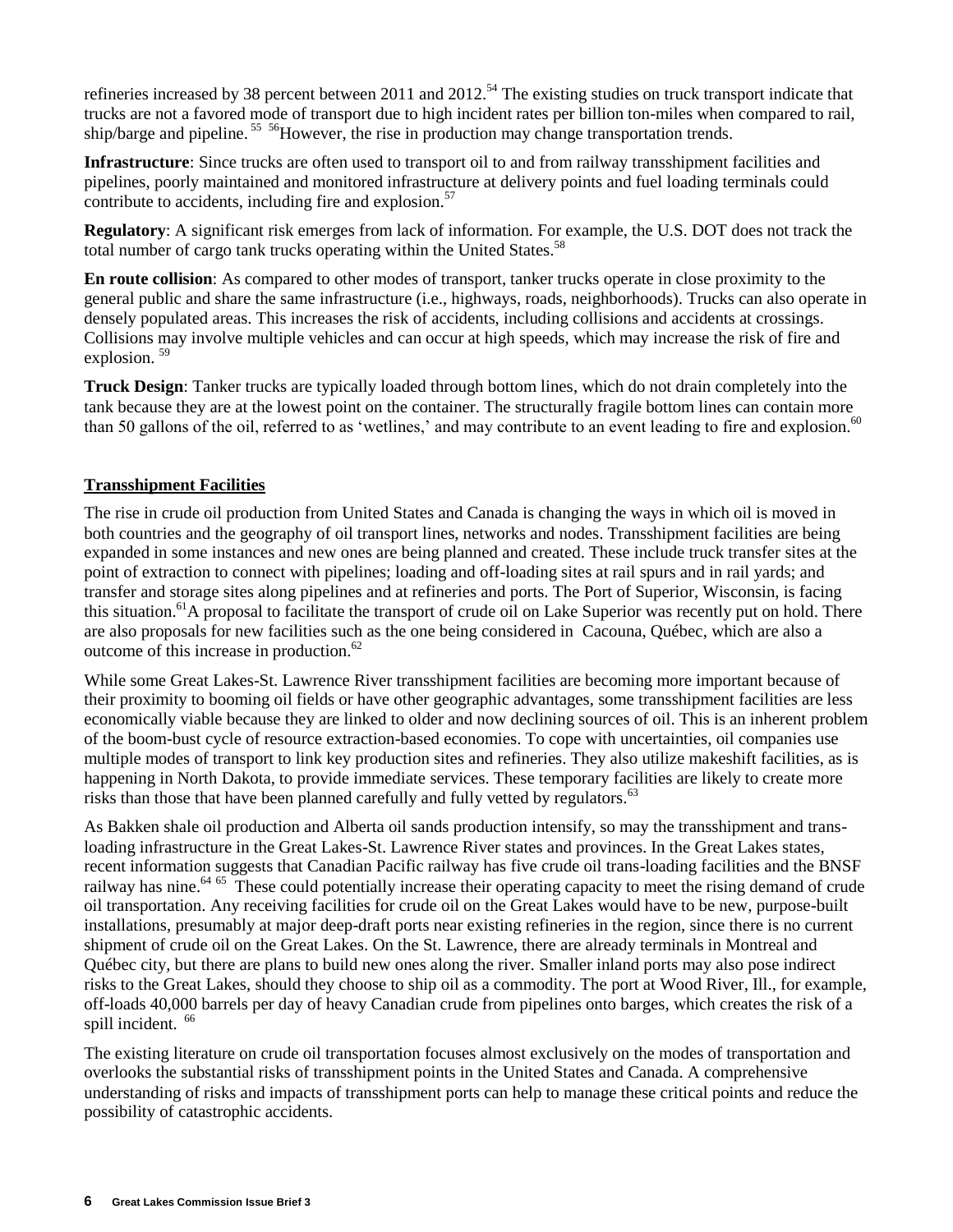**Infrastructure**: The most common risk associated with transshipment points are the technical failure and defects of equipment such as an oil loader at a barge and truck-loading terminal that can cause oil to spill. <sup>67</sup> Cargo shipments may also be held for days at transshipment points before being transferred to other modes of transport and they may not be monitored for leakage and/or accidental damages. A case in point is the incident at the Port of Albany in June 2014, where 100 gallons of oil was spilled from a stored rail car because of a pressure release valve. <sup>68</sup> To respond to the increasing supply of oil, transshipment facilities have begun to increase their oil storage capacity, which further increases the risk. $69$ 

**Regulatory**: Regulatory oversight of Great Lakes-St. Lawrence River ports involves multiple jurisdictions and can vary widely based on port governance structures, of which there are many. On the U.S side, each of the 13 major ports of the Great Lakes-St. Lawrence Seaway System is governed by a public agency: a state, a county, a municipality or a legislatively enabled port authority. Individual docks in these ports are operated by private companies as tenants. In smaller U.S. Great Lakes ports, most docks are privately owned and operated. All U.S. Great Lakes commercial ports are accessed by federally maintained (U.S. Army Corps of Engineers) and federally regulated (U.S. Coast Guard) navigation channels. Additional federal regulatory oversight regarding liquid bulk transportation is wielded by the U.S. EPA and the U.S.DOT. States also play regulatory roles through their respective environmental protection and transportation agencies. In Canada, federal port authorities, provincial governments and municipal governments manage the ports and private companies own and operate the docks.<sup>70</sup> Federal commercial navigation oversight is provided by Transport Canada. Collectively, the sheer number of regulatory players involved in waterborne oil transportation on the Great Lakes complicates the risk management process. As with other transport risk "arenas," transshipment facilities are affected by the absence of current information on the potential risks they pose; risks that may be exacerbated by an increase in the volume of oil they are handling. For example, outdated coastal flood maps may underestimate a variety of dangers to Great Lakes carriers. The Great Lakes-St. Lawrence River region experiences lake level changes, coastal flooding, streambank and shoreline erosion, and storm surges among other hazards.<sup>71</sup> These hazards can potentially cause physical damage to the port infrastructure that can then lead to a catastrophic event.

**Human Error**: Past studies attribute the majority of failures to human errors while operating loading equipment at a terminal.<sup>72</sup> At transshipment sites, risks can also come from unmonitored docked cargos that can turn a small oil spill into a catastrophic event. Furthermore, unclear accountability for the docked cargo between docking and unloading can complicate or delay an oil spill response.

## **Impacts**

As history has shown, oil spills can have major impacts on human health, the environment and the economy, regardless of which mode of transportation is used. When spilled, oil can infiltrate into the ground and contaminate groundwater. If spilled in open water or in a river, oil can spread rapidly. A spill on land can jeopardize commercial, industrial and residential areas in suburban/urban settings and recreational, agricultural and forest lands in rural settings A spill on water can impact aquatic ecosystems, fish and wildlife habitat including nesting and spawning areas and have water quality impacts that detrimentally affect recreation and public health. Because of their different natures, oil sands and shale oil can have different impacts when spilled, especially in open water, where the former will have the tendency to sink while the latter will mostly float.

## **Human health**

A spill that occurs on a lake or a river where cities get their drinking water can be catastrophic if the spill is not contained in time and oil flows into municipal or industrial water intakes. Such a spill could cost cities, businesses and industry millions of dollars or more in damages in addition to public health impacts if communities are not immediately notified of the danger. Oil from a spill can penetrate into the ground and reach underground aquifers, which in many areas of the Great Lakes-St. Lawrence River region also serve as drinking water supplies. If ingested, water contaminated with oil can have detrimental impact on the nervous, digestive, respiratory and immune systems.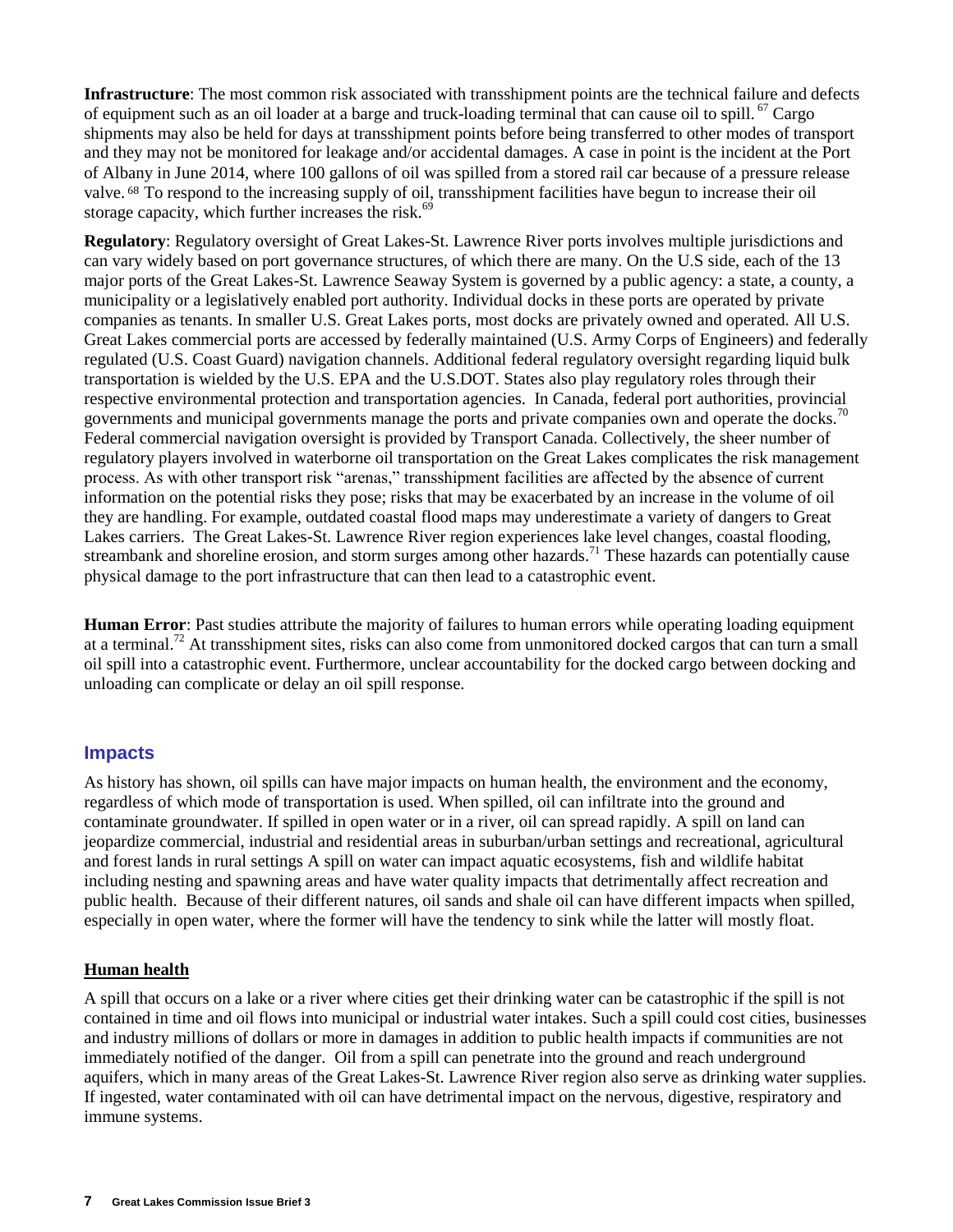In case of a spill, several chemical components from the oil itself or from diluents can be released in the air, causing additional serious health problems. In a report published in 2010 evaluating the impact of the Enbridge spill, the Michigan Department of Community Health showed that over 50% of the people located in or near the spill site had at least one symptom of exposure to hazardous compounds in the air, and at least 40% had two symptoms. These were mostly headaches, respiratory symptoms and gastrointestinal problems.<sup>73</sup>

Another threat to public safety is the fires and explosions that can result from an oil spill or an accident involving crude oil. In Lac-Mégantic, for example, the fires and explosions following the derailment were the primary cause of the death of the 47 people of lost their life.<sup>74</sup> Any accident that occurs in a populated area places lives at stake.

## **Ecological impacts**

Spilled oil impacts the environment sometimes severely. Oil spilled in water or on land near waterbodies can move quickly and spread rapidly in rivers, lakes and streams. Oil spilled on land may also contaminate groundwater aquifers.

Spilled oil can impair or destroy fish and wildlife habitat. It also directly impacts organisms that come in contact with it, including humans and aquatic or semi-aquatic flora and fauna. Detrimental effects may span the entire local ecosystem, including plants, fish, birds, mammals, amphibians, reptiles and invertebrates. Direct mortality of animals can occur from ingestion of oil or contaminated food and inhalation of toxic fumes. Indirect mortality can be the result of physical contact with oil. Birds whose feathers get covered by a layer of oil can lose their ability to fly. Their buoyancy and thermal protection can also be affected. The same is true with mammals that rely on their fur for thermal protection. Contact with and/or ingestion of oil can also result in reproductive and developmental problems, like abnormalities leading to malfunction of organs. Finally, an oil spill can destroy habitat, feeding and spawning sites.

As important as they are, cleanup efforts can have their own negative impact on the environment. Apart from the floating oil, crude oil that spreads along shorelines and sinks to the bottom in nearshore areas also has to be removed. Access to remote locations and the creation of staging areas can disrupt the local area and have negative impacts. Dredging of the waterbed is often deemed necessary after a spill, but also brings with it detrimental effects.<sup>75</sup> The Enbridge spill cleanup in the Kalamazoo River, for example, required dredging of the streambed, scraping oil from the shore, vegetation and debris removal, and construction of access to cleanup sites (boat launches, mat roads, dredge pads). Even though the impact of these activities has been kept as minimal as possible and there were important efforts to restore the sites afterwards, there were impacts nonetheless.

## **Economic impacts**

Apart from impacts on human health and the environment, an oil spill can have major repercussions on the economy. Local businesses can see their revenue dramatically decrease because of loss of clientele. Local industries and agriculture may be impacted by lack of access to raw materials, inaccessible manufacturing resources such as power or water, and the inability to transport products. Property values for homes and commercial buildings may fall significantly. High quality agricultural or forest lands can be contaminated by oil, rendered inaccessible or damaged during cleanup efforts. Even after cleanup is completed, communities often face additional expenses to restore local tourism, build their business and win back lost clientele.<sup>76</sup>

After the 2010 Enbridge spill in Marshall, Mich., the local economy struggled and even four years later, local businesses continue to be affected by loss of clientele. A recent report<sup>77</sup> showed that the estimated cost of the 2010 Enbridge pipeline spill in Michigan was \$1.35 billion.<sup>78</sup> In Lac-Mégantic, the train derailment destroyed the heart of the municipality and contaminated the soil. For months, the area was not accessible. One year later, some businesses are slowly starting to grow back close to downtown, but it will take years for the local economy to recover to pre-spill levels. An economic analysis of the impact of the spill there shows a 2.1% decrease in revenue for local businesses, 153 jobs lost, an important decrease of property taxes, and a 52% decrease in tourism activities for that summer.<sup>79</sup>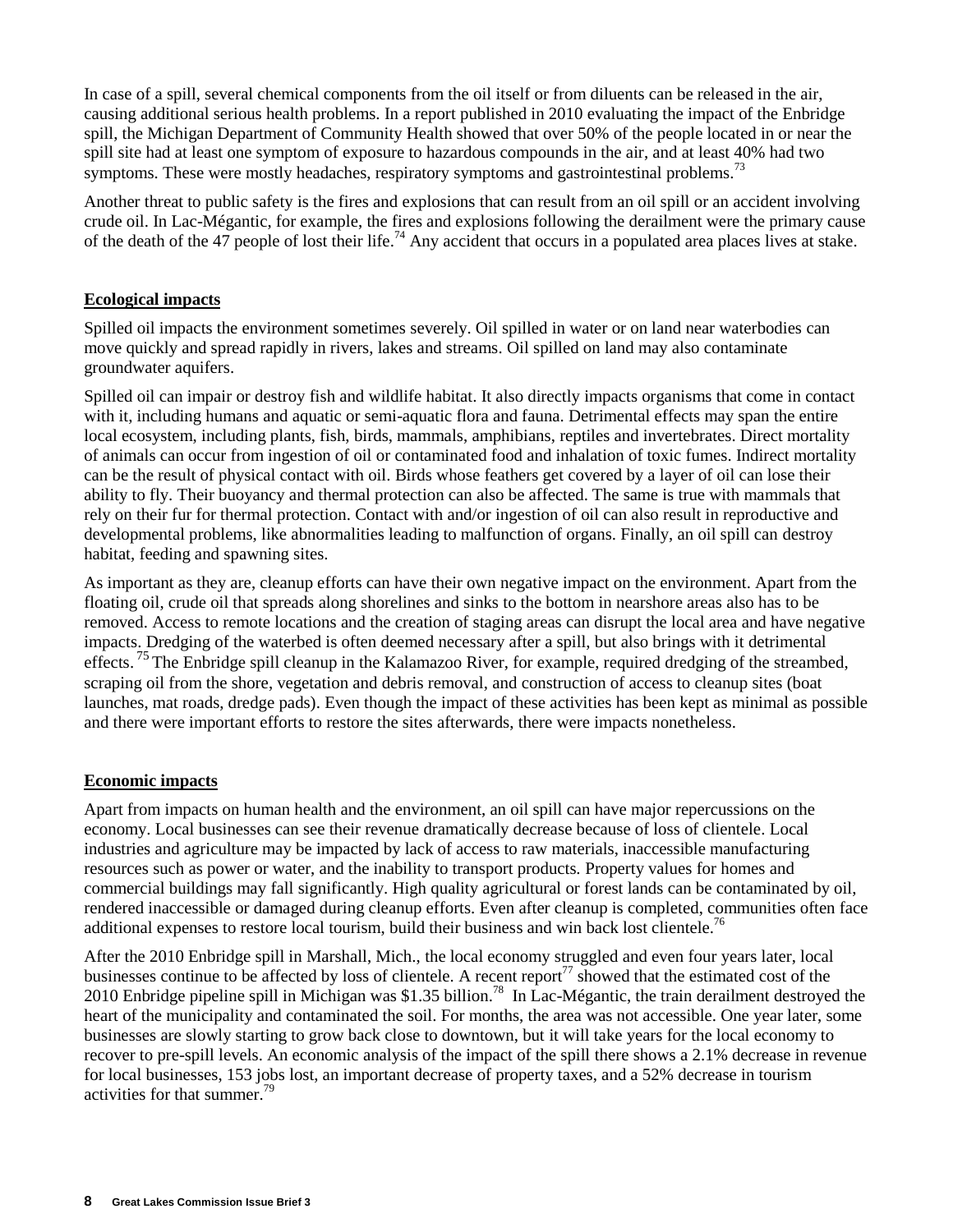Great Lakes-St. Lawrence River communities rely heavily on coastal tourism and recreation. A crude oil spill near almost any community in the region would impact this economic sector. Beaches contaminated by crude oil wouldn't be accessible, swimming would be banned for a period, and aquatic sports – canoeing, kayaking, waterskiing or kite surfing, for example – would be restricted or possibly eliminated for a season. In locations like state parks or nature reserves, where there is high biodiversity or the presence of rare species, a spill would have not only environmental impacts, but major economic impacts with the loss of tourists, bird watchers and other nature enthusiasts. An open water spill could also have a major impact on fishing. The Great Lakes-St. Lawrence River region relies heavily on commercial fishing to supply the local population and for export. Sport fishing is even more important to the region's economy. Together, these two industries are worth more than \$7 billion annually in the Great Lakes region.<sup>80</sup>Fishing excursions with professional guides, fishing trip with friends, or one-day fishing on the shore are common in the region. Amateur anglers are an important part of the economy<sup>81</sup> and a spill would have repercussions.

A spill significant enough to result in the closing of major roads and highways can have a major impact on local and regional economies and travel. In the same way, a railroad that is not accessible for days – like in the case of Lac-Mégantic – can prevent the shipment of raw material to industries, finished products to customers, and goods to population centers. Railroad tracks are often shared between passenger and freight trains and the closure of a route would impact passenger rail services as well. An incident at a transshipment point can render it dysfunctional for days, again impacting commercial freight traffic and possibly the passenger rail and tourism industries.

The negative economic impacts of a spill are also related to the direct cost of cleanup. The recent spills have cost billions of dollars. In some cases, the companies involved have paid cleanup costs. In others, such as the Lac-Mégantic accident, federal, state, provincial and local governments cover many of the cleanup costs as they are being incurred and it can take time and legal actions for the governments to get paid back.

Finally, a significant crude oil spill in Great Lakes waters could also reduce public acceptance of oil transportation, threatening capital investments, employment opportunities and existing industries.

# **Discussion: Gaps in Knowledge of Risks and Impacts**

This brief summarizes the ways in which all the modes of crude oil transport through the binational Great Lakes-St. Lawrence River region pose certain risks that depend on a number of factors – the type of crude oil being transported, the mode of transport, the route and destination, population density of areas to which and through which oil is being transported, environmental protection concerns, ecological variability and vulnerability, the state of emergency preparedness and response capabilities in the region, climate and weather conditions. The resulting impacts may have complex and poorly understood consequences for the environment, human health, public safety and economy of the region. Assessments of risks and impacts are informed by what is known from spills and accidents that have happened thus far. Although some of the literature reviewed in this issue brief recommends one mode of transport over another, the conclusions are based on partial data and incomplete analysis that doesn't fully reflect the rapidly changing circumstances surrounding crude oil transport in the Great Lakes-St. Lawrence River region. With the rise in crude oil transportation, there are important issues that need to be properly understood in order to develop a more comprehensive regional approach to reduce the risks of spills. Most importantly, to avert catastrophic accidents, a more effective and informed disaster mitigation strategy needs to be developed.

**Relative Risk Study**: There is no complete study currently available of relative risks and impacts associated with oil transportation that systematically considers all the factors for each mode of transport – economic consequences, incident rates, fatality rates, long-term environmental damages, etc. A study of relative risks is necessary and should include risk assessments using scenario-based research and focusing on the distinctive risks and impacts for each mode of transport are needed.

**Regulatory Gaps and Risk Governance:** The role of government in regulating oil transportation and the broader issue of jurisdictional authority can affect the way that risks are identified and managed and how impacts are ultimately mitigated. Some gaps in the regulatory regime have already been identified, but others may exist and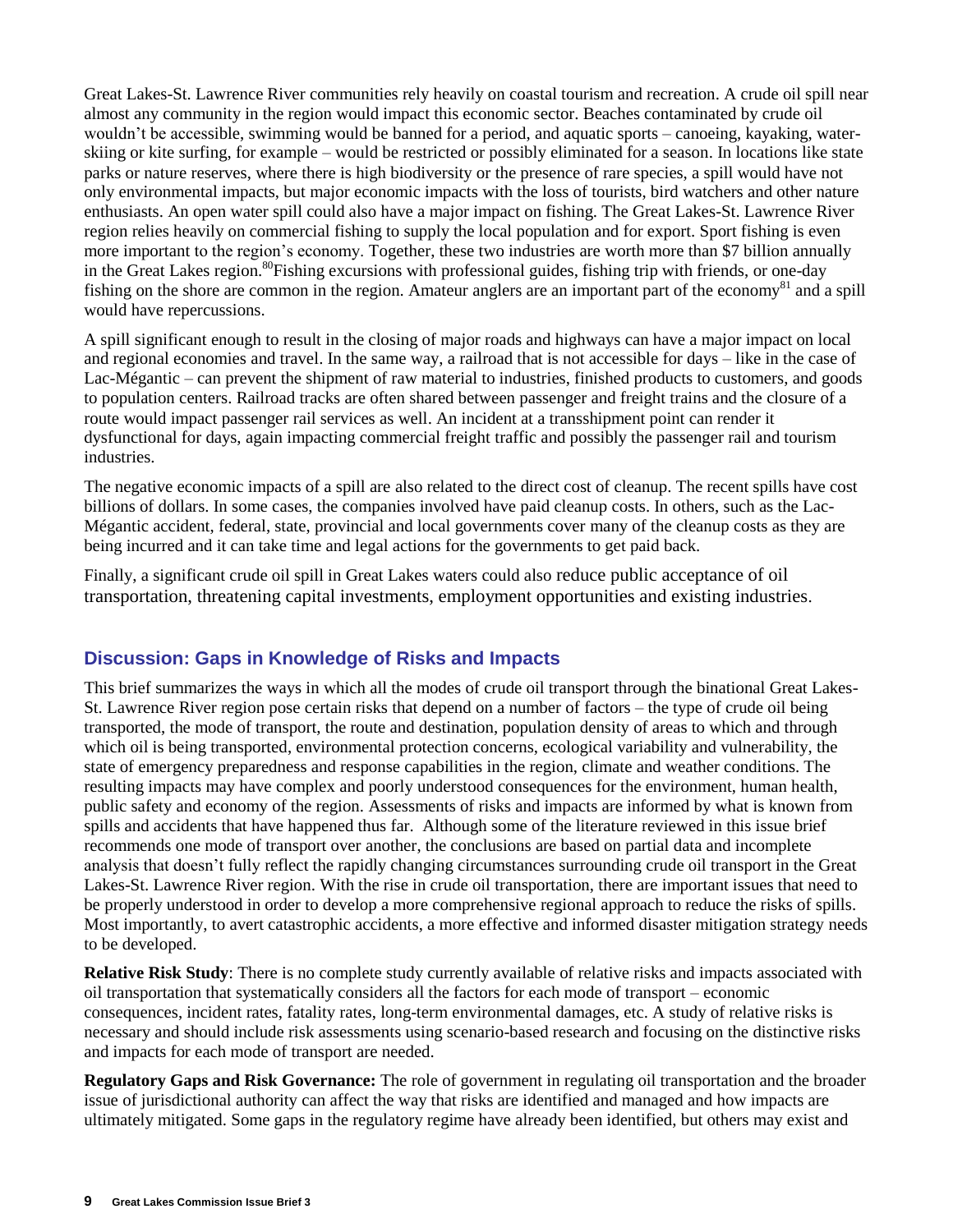few have been fully addressed. For instance, the issue of liability is not fully addressed by the market or by regulators. In the case of rail transport, the shipping companies are often under-insured and the costs of accident remediation clearly exceed the insurance coverage available in the commercial market. <sup>82</sup> Although shared liabilities where the government bears the costs over and above the cap limit provided by insurance companies seems a possible solution, the use of public money to cover the costs of a spill cleanup has increasingly attracted public scrutiny. The issue is further complicated by the issue of liability when the oil is in transit. The information that underpins the regulatory regimes of the Great Lakes-St. Lawrence River states and provinces may not be up to the task to meet the current and growing challenges of crude oil transportation. Existing regulatory regimes governing other forms of transportation, such as those governing airline safety, may offer working models that can be used to evaluate the safety and response mechanisms for the various modes of transport that ship crude oil. For more information on regulatory gaps, please refer to Issue Brief 4: Regulations, Policies and Programs Governing Transport of Crude Oil.

**Emergency Preparedness:** Emergency preparedness as it is currently implemented may not provide adequate preparation for major spill incidents that may have catastrophic consequences; that is, low probability, high impact incidents. Preparedness programs have been complicated by lack of communication between shippers, carriers, and state emergency responders.<sup>83</sup> The Oil Pollution Act (OPA) created a framework for assessing risk through the National Preparedness for Response Exercise Program (PREP). This is a good model for building relationships between agency and industry partners to improve preparedness programs and ensure readiness in the event of a spill. PREP guides spill response exercises at regulated oil handling facilities. The exercises are intended as opportunities for industry and agencies to validate and/or refine spill response plans; to build, clarify and strengthen relationships; to confirm available resources and capabilities; and to provide participants with onthe-job training in their roles and responsibilities. Industry is responsible for the costs of PREP exercises, but the exercises themselves are overseen by the U.S. Coast Guard, U.S. EPA, PHMSA and/or the Department of Interior's Bureau of Safety and Environmental Enforcement. PREP exercises can take place at the national, regional or state/local level and come in three scales including exercises to address large-scale catastrophic spills. These full-scale ("area") exercises are based on a scenario built around a theoretical large spill and include participation at all levels of industry and government, including the deployment of equipment by field personnel. Due to their size and complexity, area PREP exercises are held around the country on a rotating basis set by representatives of each of the PREP agencies. Standard practice has long been to schedule these exercises so that each U.S. EPA Region and each U.S. Coast Guard Captain of the Port Zone holds at least one exercise every three years.

**Oil Characteristics**: One point of contention even among experts relates to concerns about different oil characteristics and the implications for transportation mode choices. For instance, while some research indicates that raw oil sands products have higher sulphur content than medium and light crude oils and can contribute to corrosivity, other research suggests that oil sands products in their transported state are not more corrosive than standard crude oil.<sup>84</sup> Similarly, there has been conflicting research regarding the explosivity and flammability of Bakken crude oil and its impact on transportation modes.<sup>85</sup> Studies of oil characteristics, particular with respect to the mode of transport being used, can help inform the decision-making and regulatory process.

**Land Use Planning in the Great Lakes Region**: Land use planning in the region happens at the local level of government (i.e., town, city, county) so the federal government cannot effectively control this aspect of development.<sup>86</sup> Local land use plans often do not consider broader impacts on the surrounding areas and nearby communities. In the wake of increasing oil transportation and commensurate increases in infrastructure there is a risk that unplanned (or poorly planned) development could negatively affect public health and safety and the environment of the Great Lakes-St. Lawrence River region.

This policy brief summarizes the key risks and impacts of crude oil transportation for the Great Lakes-St. Lawrence River states and provinces, particularly in light of the dramatic increase in demand for transportation capacity. With rapid expansion of crude oil production in Canada and the U.S., oil shippers are utilizing the region's transportation infrastructure to get their product to east coast refineries and into global markets. All segments of this critical transport infrastructure, including rail, tanker ships and pipelines, are affected, along with the ports and sites where the oil is moved from one type of transport to another. The rising demand for crude oil transportation has challenged the response mechanisms and governance frameworks of public and private institutions that provide monitoring, safety regulations and emergency preparedness. The ability to address the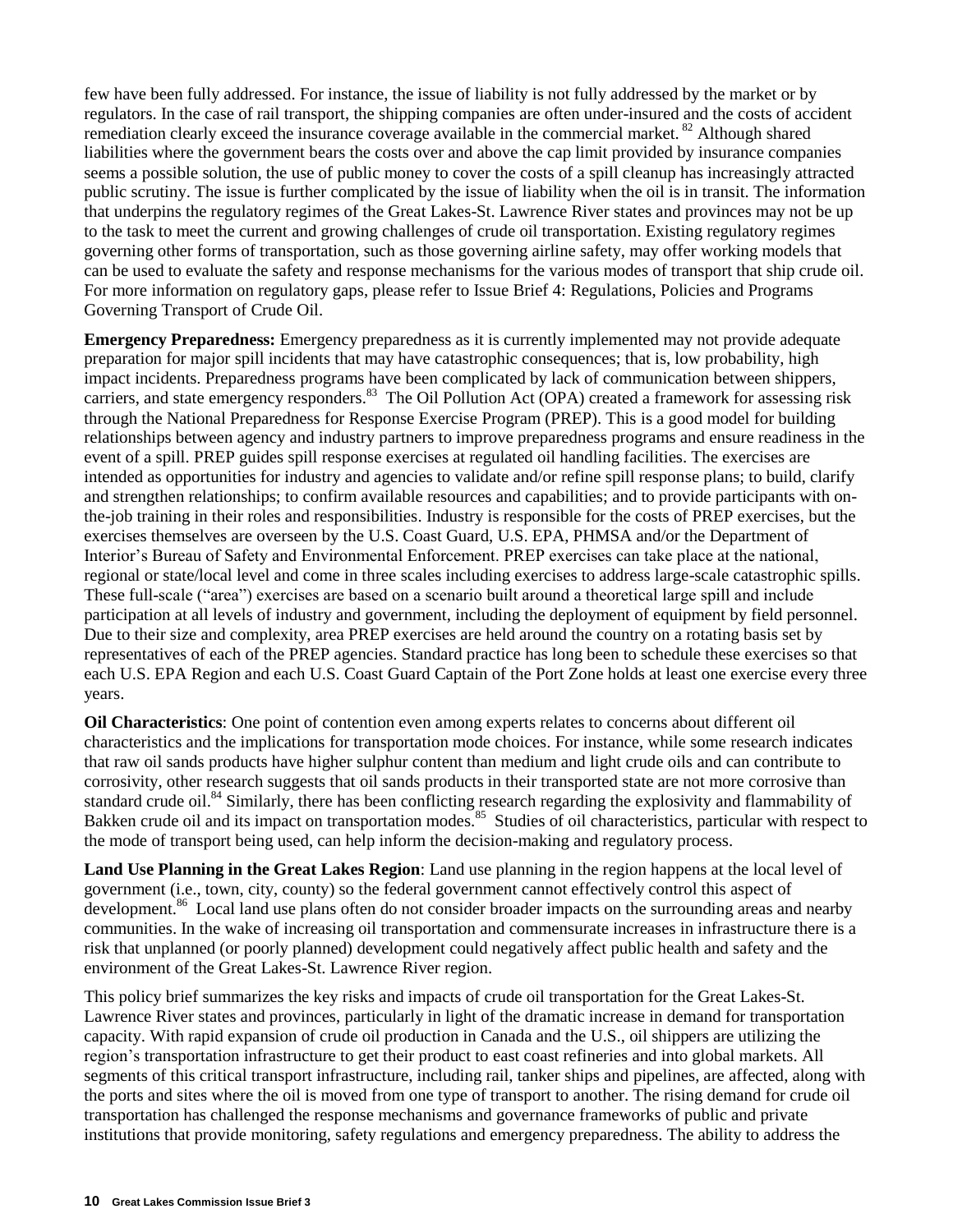risks created by crude oil transport in the region has also been affected by fragmented regulatory responsibility and limited enforcement capacity. The risks and impacts information in this brief is intended to contribute to discussions of how monitoring, safety regulation and emergency preparedness can be improved to insure public safety and the protection of critical environmental resources in the Great Lakes-St. Lawrence River region.

 $\overline{a}$ 

- <sup>17</sup> *The State of The National Pipeline Infrastructure,* Secretary's Infrastructure Report (U.S. Department of Transportation, 2011), 3.
- <sup>18</sup> Focus on Safety and Environment: A Comparative Analysis of Pipeline Performance 2000-2009 (Nation Energy Board, 2011), accessed July 24, 2014, [http://www.neb-one.gc.ca/clf-nsi/rsftyndthnvrnmnt/sfty/sftyprfrmncndctr/fcsnsfty/2011/fcsnsfty2000\\_2009-eng.html#s2\\_5](http://www.neb-one.gc.ca/clf-nsi/rsftyndthnvrnmnt/sfty/sftyprfrmncndctr/fcsnsfty/2011/fcsnsfty2000_2009-eng.html#s2_5)
- <sup>19</sup> Data and Statistics for hazard liquid incidents for each individual U.S. states can be found at Pipeline and Hazard Materials Safety Administration database, accessed July 23, 2014, [http://primis.phmsa.dot.gov/comm/reports/safety/NY\\_detail1.html?nocache=5332#\\_AllPanelliquid](http://primis.phmsa.dot.gov/comm/reports/safety/NY_detail1.html?nocache=5332#_AllPanelliquid)
- <sup>20</sup> *"Enbridge Incorporated Hazardous Liquid Pipeline Rupture and Release, Marshall, MI, July 25, 2010"* (National Transportation Safety Board 2012), Pipeline Accident Report NTSB/PAR-12/01.
- <sup>21</sup> "Great Lakes Coastal Flood Study", Great Lakes Coast, accessed July 23, 2014[, http://www.greatlakescoast.org/great-lakes-coastal-analysis-and](http://www.greatlakescoast.org/great-lakes-coastal-analysis-and-mapping/)[mapping/.](http://www.greatlakescoast.org/great-lakes-coastal-analysis-and-mapping/)

- <sup>25</sup> "Safety Valve Was Skipped", The Wall Street Journal, accessed August 16, 2014,
- <http://online.wsj.com/news/articles/SB10001424052748704506004576174322210513228>
- 26<br>According to the National Transportation Board investigation report http://www.ntsb.gov/doclib/reports/2012/PAR1201.pdf
- <sup>27</sup> Lyman Welch, et al., *Oil and Water: Tar Sands Crude Shipping Meets the Great Lakes?* (Alliance For The Great Lakes, 2013), 2.<br><sup>28</sup> Martin Party of Late Corporation Corporation of the Great Lakes<sup>2</sup> (Alliance For The

- <sup>29</sup> Frittelli et al., *US Rail Transportation of Crude Oil,* 7.
- <sup>30</sup> Welch, et al., *Oil and Water,*7-8. According to Coast Guard data, the average annual spill for commercial vessels from 2003-07 was approximately 3,157 gallons (60 events), and the average annual spill from 2008-12 was approximately 10 gallons (50 events).
- <sup>31</sup> "With Production on the rise, oil by barge traffic sets off greater safety concerns", Alberta Oil Magazine 2014, accessed July 25, 2014, [http://www.albertaoilmagazine.com/2014/06/athabasca-mississippi-oil-by-barge/.](http://www.albertaoilmagazine.com/2014/06/athabasca-mississippi-oil-by-barge/) The cost of transporting crude oil through barge is \$0.72 per ton-mile, as compared to \$2.24 per ton-mile for equivalent rail capacity. Truck transportation, for the same capacity, is 37 times more expensive

<sup>1</sup> Lyman Welch, et al., *Oil and Water: Tar Sands Crude Shipping Meets the Great Lakes?* (Alliance for the Great Lakes, 2013), 1-3. 2

John Frittelli et al., *US Rail Transportation of Crude Oil: Background and Issues for Congress*, (Congressional Research Service, 2014), 4.

<sup>3</sup> Pick You Poison For Crude – Pipeline, Rail, Truck or Boat, Forbes 2014, accessed July 27, 2014,

<http://www.forbes.com/sites/jamesconca/2014/04/26/pick-your-poison-for-crude-pipeline-rail-truck-or-boat/>

<sup>4</sup> *Operation Safe Delivery Update* (PHMSA, 2014), 16.

<sup>5</sup> America's Gulf Coast: A Long Term Recovery Plan after the Deepwater Horizon Oil Spill (Restore Gulf Coast, 2010), 1.

<sup>&</sup>lt;sup>6</sup> Assessing the Long-term Effects of the BP Deepwater Horizon Oil Spill on Marine Mammals in Gulf of Mexico (Maritime Mammal Commission, 2011), 10. The report states that Exxon Valdez oil spill's (1989) long-terms effects were felt 15 years or more after the spill. 7

Great Lakes Basic Information, U.S Environmental Protection Agency, accessed August 19, 2014, http://www.epa.gov/greatlakes/basicinfo.html

<sup>8</sup> Consumptive Water Use in the Great Lakes Basin, U.S. Geology Survey 2008, accessed July 24, 2014, [http://pubs.usgs.gov/fs/2008/3032/pdf/fs2008-](http://pubs.usgs.gov/fs/2008/3032/pdf/fs2008-3032.pdf) [3032.pdf](http://pubs.usgs.gov/fs/2008/3032/pdf/fs2008-3032.pdf)

<sup>&</sup>lt;sup>9</sup> "How extensive is Canada's pipeline system?", National Resource Canada, 2013, accessed July 21, 2014, [http://www.nrcan.gc.ca/energy/infrastructure/5893#h-1-3.](http://www.nrcan.gc.ca/energy/infrastructure/5893#h-1-3)

<sup>&</sup>lt;sup>10</sup> "Annual Report Mileage For Hazardous Liquid or Carbon Dioxide System 2014", Pipeline and Hazard Materials Safety Administration, accessed July 21, 2014,

[http://www.phmsa.dot.gov/portal/site/PHMSA/menuitem.6f23687cf7b00b0f22e4c6962d9c8789/?vgnextoid=d731f5448a359310VgnVCM1000001ecb78](http://www.phmsa.dot.gov/portal/site/PHMSA/menuitem.6f23687cf7b00b0f22e4c6962d9c8789/?vgnextoid=d731f5448a359310VgnVCM1000001ecb7898RCRD&vgnextchannel=3430fb649a2dc110VgnVCM1000009ed07898RCRD&vgnextfmt=print) [98RCRD&vgnextchannel=3430fb649a2dc110VgnVCM1000009ed07898RCRD&vgnextfmt=print.](http://www.phmsa.dot.gov/portal/site/PHMSA/menuitem.6f23687cf7b00b0f22e4c6962d9c8789/?vgnextoid=d731f5448a359310VgnVCM1000001ecb7898RCRD&vgnextchannel=3430fb649a2dc110VgnVCM1000009ed07898RCRD&vgnextfmt=print)

<sup>11</sup> EIA GIS database, accessed July 20, 2014, [http://www.eia.gov/state/notes-sources.cfm.](http://www.eia.gov/state/notes-sources.cfm)

<sup>&</sup>lt;sup>12</sup> Data and Statistics for each individual U.S. states can be found at Pipeline and Hazard Materials Safety Administration, accessed July 21, 2014, [http://primis.phmsa.dot.gov/comm/reports/safety/WI\\_detail1.html?nocache=2566#\\_OuterPanel\\_tab\\_5.](http://primis.phmsa.dot.gov/comm/reports/safety/WI_detail1.html?nocache=2566#_OuterPanel_tab_5)

<sup>&</sup>lt;sup>13</sup> Diana Furchtgott-Roth and Kenneth Green, *Intermodal Safety in the Transport of Oil.* Studies In Energy Transportation. (Fraser Institute, 2013).

<sup>&</sup>lt;sup>14</sup> Office of Pipeline Safety, *Building Safe Communities: Pipeline Risk and its Application to Local Development Decisions* (U.S. Department of Transportation, 2010), 5. The article states that at least 55% of currently operating hazardous liquid pipelines in the U.S were installed before 1970 and at least 71% were installed before 1980.

<sup>15</sup> Data on age of pipelines for U.S. states can be found at Pipeline and Hazard Materials Safety Administration database, accessed July 21, 2014, [http://opsweb.phmsa.dot.gov/pipeline\\_replacement/by\\_decade\\_installation.asp](http://opsweb.phmsa.dot.gov/pipeline_replacement/by_decade_installation.asp)

<sup>&</sup>lt;sup>16</sup> 2011 December Report of the Commissioner and the Environment and Sustainable Development (Officer of Auditor General of Canada, 2011), Exhibit 1.5, accessed August 15, 2014[, http://www.oag-bvg.gc.ca/internet/English/parl\\_cesd\\_201112\\_01\\_e\\_36029.html#ex5.](http://www.oag-bvg.gc.ca/internet/English/parl_cesd_201112_01_e_36029.html#ex5)

<sup>&</sup>lt;sup>22</sup> "Keystone XL Would Not Use most Advanced Spill Protection Technology", Inside Climate News 2012, accessed September 5, 2014, http://insideclimatenews.org/news/20121217/keystone-xl-longhorn-pipeline-safety-ogallala-edwards-aquifer-nebraska-texas-austin-tar-sands

<sup>23</sup> Paul Parfomak, *Keeping America's Pipelines Safe and Secure: Key Issues for Congress* (Congressional Research Service, 2013), 21. Although the report points at natural gas transmission pipelines, similar technology can also be installed for oil pipelines that can reduce the risks.

<sup>&</sup>lt;sup>24</sup> Studies for the Requirements of Automatic and Remotely Controlled Shutoff Valves on Hazardous Liquids and Natural Gas Pipelines with Respect t *Public and Environmental Safety* (Oak Ridge National Laboratory, 2012), 182-185.

Maude Barlow, *Liquid Pipeline: Extreme energy's threat to the Great lakes and the St. Lawrence River* (The council of Canadians, 2014), 10.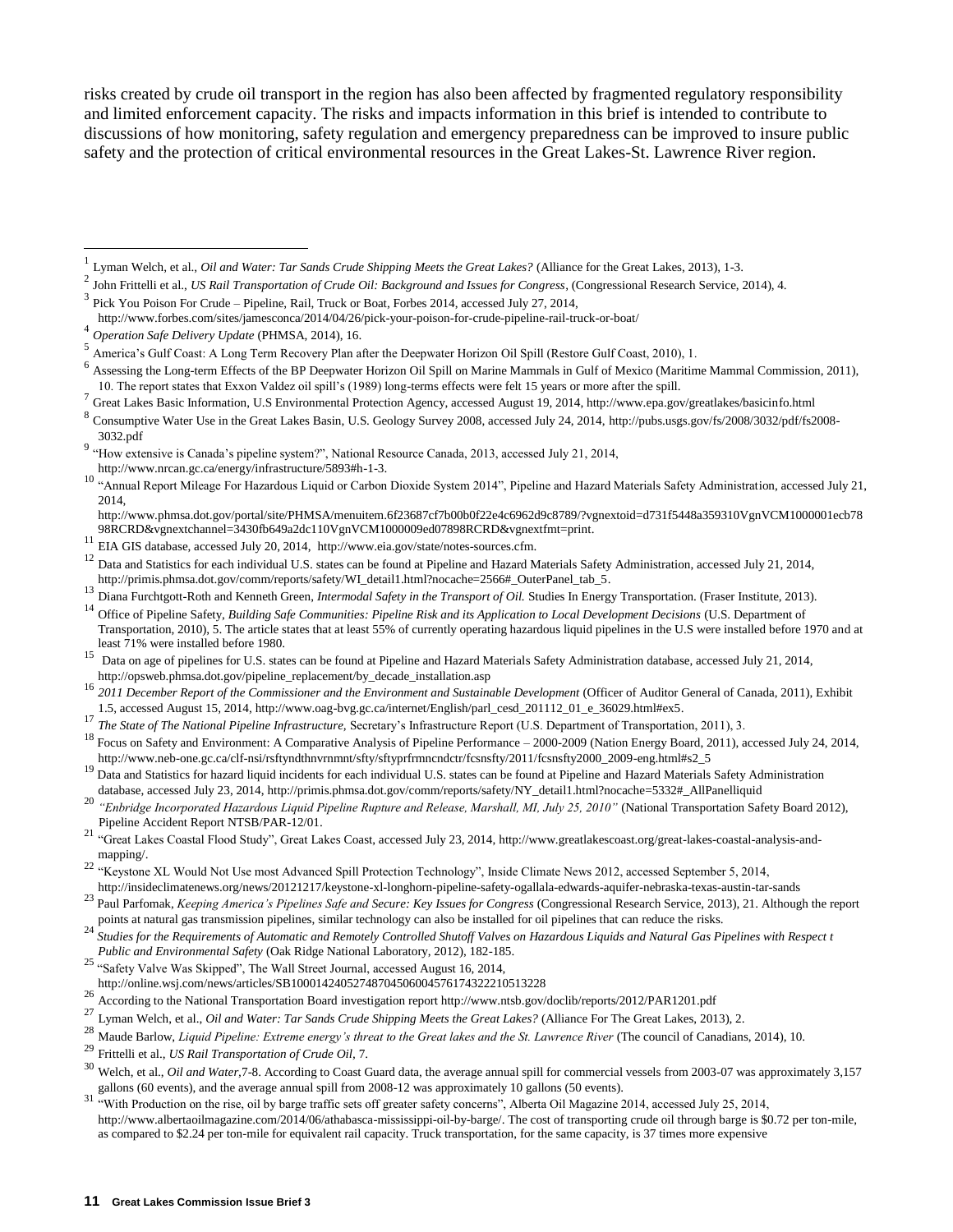<sup>32</sup> *Environmental and Social Impacts of Maritime Transport in the Great Lakes – St. Lawrence Seaway Region* (Research Traffic Group, 2013), 7

<sup>33</sup> Welch, et al., *Oil and Water*, 7-8. According to Coast Guard data, the average annual spill for commercial vessels from 2003-07 was approximately 3,157 gallons (60 events), and the average annual spill from 2008-12 was approximately 10 gallons (50 events).

- <sup>34</sup> *Emergency Preparedness And Response Programs For Oil and Hazardous Materials Spill: Challenges and Priorities For The Great Lakes – St. Lawrence River* (Great Lakes Commission, 2012), 21.
- <sup>35</sup>*Moving Energy Safely: A Study of the Safe Transport of Hydrocarbons by Pipelines, Tankers and Railcars in Canada* (Standing Senate Committee on Energy, the Environment and Natural Resource, 2013), 24.
- <sup>36</sup> Oil Pollution Act of 1990, (U.S DOT 1990), accessed July 29, 2014, [https://www.federalregister.gov/articles/2000/06/23/00-15955/oil-pollution-act-of-](https://www.federalregister.gov/articles/2000/06/23/00-15955/oil-pollution-act-of-1990-phase-out-requirements-for-single-hull-tank-vessels)[1990-phase-out-requirements-for-single-hull-tank-vessels](https://www.federalregister.gov/articles/2000/06/23/00-15955/oil-pollution-act-of-1990-phase-out-requirements-for-single-hull-tank-vessels)
- <sup>37</sup> Welch, et al., *Oil and Water,*7-8. In January 2005, a large explosion aboard Egan Marine Corporation's tank barge, EMC-423, discharged about 84,000 gallons of crude oil into the Chicago Sanitary and Ship canal.
- <sup>38</sup> Frittelli et al., *US Rail Transportation of Crude Oil,* 1.

 $\overline{a}$ 

- <sup>39</sup> "More oil spilled from trains in 2013 than in previous 4 decades, federal data show", McClatchy Washington Bureau, accessed July 4, 2014, [http://www.mcclatchydc.com/2014/01/20/215143/more-oil-spilled-from-trains-in.html.](http://www.mcclatchydc.com/2014/01/20/215143/more-oil-spilled-from-trains-in.html) Oil spilled in 2013 was 1.1 million gallon as opposed to 792,600 gallons between 1975-2012.
- <sup>40</sup> Frittelli et al., *US Rail Transportation of Crude Oil,* 14.
- <sup>41</sup> Furchtgott-Roth and Green, *Intermodal Safety*, 2. The study states that while Canada shipped 20,000 barrels per day (bbl/d) by rail in 2011, the United States ships 115,000 barrels of oil per day, as of 2013 with a projected trend showing an increase to 300,000 barrels shipped per day by rail by 2015.
- 42 Xiang Liu, et al., "Analysis of causes of major train derailment and their effect on accident rates", Journal of Transportation Research Board, No. 2289 (Transportation Research Board of the National Academies: Washington, 2012)
- <sup>43</sup> Frittelli et al., *US Rail Transportation of Crude Oil,* 12.
- <sup>44</sup> Presentation on "DOT-111 Tank Car Design", Office of Railroad, Pipeline and Hazardous Materials Safety, National Transportation Safety Board, 2012, accessed July 5, 2014,
- [http://www.ntsb.gov/news/events/2012/cherry\\_valley/presentations/hazardous%20materials%20board%20presentation%20508%20completed.pdf.](http://www.ntsb.gov/news/events/2012/cherry_valley/presentations/hazardous%20materials%20board%20presentation%20508%20completed.pdf)
- <sup>45</sup> Railway Investigation Report R13D0054. Transportation Safety board of Canada., accessed August 20, 2014, http://www.tsb.gc.ca/eng/rapportsreports/rail/2013/r13d0054/r13d0054.asp
- <sup>46</sup> Frittelli et al., *US Rail Transportation of Crude Oil,* 22.
- 47 David Pumphrey, et al., *Safety of Crude Oil by Rail* (Center for Strategic and International Studies, 2014), 3.<br><sup>48</sup> Frittalli at al. *IIS Rail Transportation of Crude Oil* 16.
- <sup>48</sup> Frittelli et al., *US Rail Transportation of Crude Oil,* 16.
- 49 Rail Safety: Improved Human Capital Planing Could Address Emerging Safety Oversight Challenges (U.S Government Accountability Office, 2013), 24.
- <sup>50</sup> New York State. *Transporting Crude Oil in New York State: A Review of Incident Response and Prevention Capacity – Status Update*. (New York State, 2014)
- <sup>51</sup> Bill Demarest, "Train Accident in West Nyack", Nyack Free Press, December 6, 2013, accessed Aug 16, 2014,
- <http://nyackfreepress.blogspot.com/2013/12/train-accident-in-west-nyack.html>
- <sup>52</sup> *Safe Placement of Train Cars: A Report* (U.S. Department of Transportation and Federal Railroad Administration, 2005), 5-10.
- <sup>53</sup> Refer footnote 39 in this article.
- <sup>54</sup> "Oil Shipment by rail, truck, and barge up substantially", Institute For Energy Research, accessed June 24, 2014,
- <http://instituteforenergyresearch.org/analysis/oil-shipments-by-rail-truck-and-barge-up-substantially/>
- 55 U.S. Rail Transportation of Crude Oil: Background and Issues for Congress, (Congressional Research Service, 2014), Figure 3, 4.
- <sup>56</sup> CSX Transportation claims that "For every billion ton-miles of hazardous materials transported, trucks are involved in more than 10 times as many accidents as the railroads." Union Pacific Railroad claims that trucks are "16 times more likely thank train to have hazmat incident.".
- <sup>57</sup> *Cargo Tank Trucks* (U.S. Government Accountability Office,2013), 6. Figure 2A points out the possible risks associated during loading-unloading process at delivery points and fuel loading terminals.
- <sup>58</sup> *Cargo Tank Trucks: Improved Incident Data and Regulatory Analysis Would Better Inform Decisions about Safety Risks*, (U.S Government Accountability Office, 2013), 3.
- <sup>59</sup> "Portion of I-69 remains closed due to tanker explosion", ABC12 News, accessed July 6, 2014[, http://www.abc12.com/story/24347559/portion-of-i-69](http://www.abc12.com/story/24347559/portion-of-i-69-remains-closed-following-tanker-explosion) [remains-closed-following-tanker-explosion.](http://www.abc12.com/story/24347559/portion-of-i-69-remains-closed-following-tanker-explosion) In Genesee County, Michigan, a tanker carrying crude oil slipped, crashed and exploded on January 2, 2014. Hydro carbons were released in the air and there was a temporary evacuation.
- <sup>60</sup> *Cargo Tank Trucks* (U.S. Government Accountability Office,2013), 1-7.
- <sup>61</sup> For details on this project, see Issue Brief 1
- $62$  idem
- <sup>63</sup> New Town, North Dakota has a make shift facility where trucks transfer the Bakken oil from well heads to Central Pacific rail cars . he Central Pacific Rail branch line terminates at New Town, ND. The Google image shows the make shift facility where tank trucks load oil onto railcars. At the bottom of the image, a more permanent loop track construction can be seen[. http://goo.gl/maps/uBRR5](http://goo.gl/maps/uBRR5)
- <sup>64</sup> For details on BNSF Crude Oil trans-load facilities, see https://www.bnsf.com/customers/oil-gas/interactive-map/pdfs/BNSF-OG-Overview-Map.pdf.
- <sup>65</sup> For details on Canadian Pacific intermodal terminals, se[e http://www.cpr.ca/en/our-network-and-facilities/Pages/default.aspx](http://www.cpr.ca/en/our-network-and-facilities/Pages/default.aspx)
- <sup>66</sup> Barlow, *Liquid Pipeline*, 10.
- $67$  For a detailed understanding of associated risks during loading and unloading processes that can cause a catastrophic accident, please see <http://www2.uwstout.edu/content/lib/thesis/2000/2000trianag.pdf>
- <sup>68</sup> "100 gallons of oil spiked from rail car at Port of Albany", Times Union, accessed July 3, 2014, [http://www.timesunion.com/local/article/100-gallons-of](http://www.timesunion.com/local/article/100-gallons-of-oil-spills-from-Port-of-Albany-5588442.php)[oil-spills-from-Port-of-Albany-5588442.php.](http://www.timesunion.com/local/article/100-gallons-of-oil-spills-from-Port-of-Albany-5588442.php)